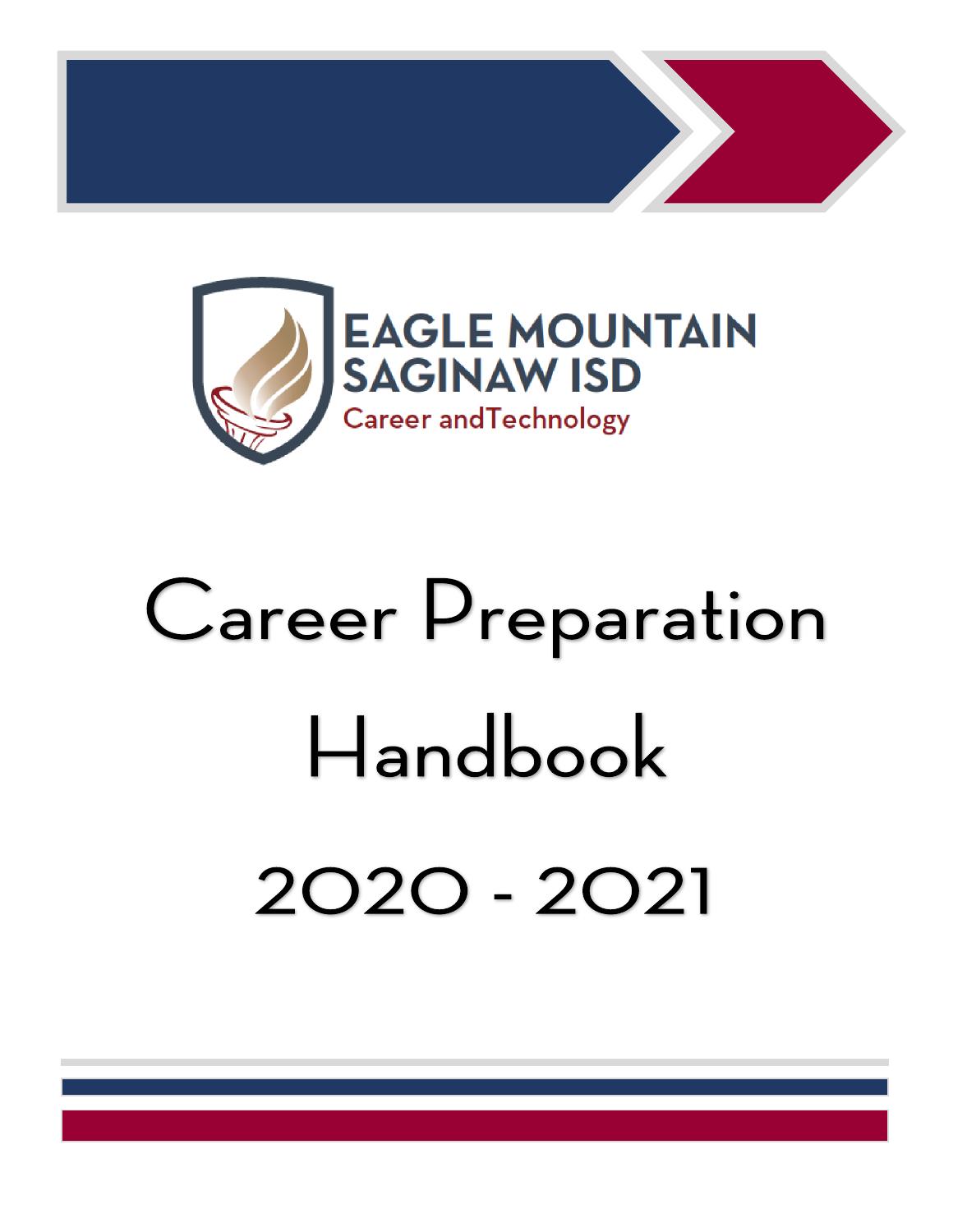# **Table of Contents**

| <b>Non-Discrimination Act</b>                      | 3              |
|----------------------------------------------------|----------------|
| <b>COVID-19 Statement</b>                          | 3              |
| <b>Career Preparation Enrollment Guidelines</b>    | $\overline{4}$ |
| <b>Program Compliance Standards</b>                | 4              |
| <b>Approved Training Sites</b>                     | 5              |
| <b>Release Periods and Minimum Work Hours</b>      | 6              |
| Program Participant Roles and Responsibilities     | 7              |
| <b>Required Site Visits by Teachers</b>            | 7              |
| Prohibited Student Employee Responsibilities       | 7              |
| Transportation                                     | 8              |
| Unemployment, Termination, and Job Change Policies | 8              |
| Probation and Program Removal Process              | 8              |
| <b>Grading Guidelines</b>                          | $9 - 10$       |
| <b>Attendance Rules</b>                            | $10 - 11$      |
| Grading and Attendance Signature Page              | 12             |
| Handbook Acknowledgement                           | 13             |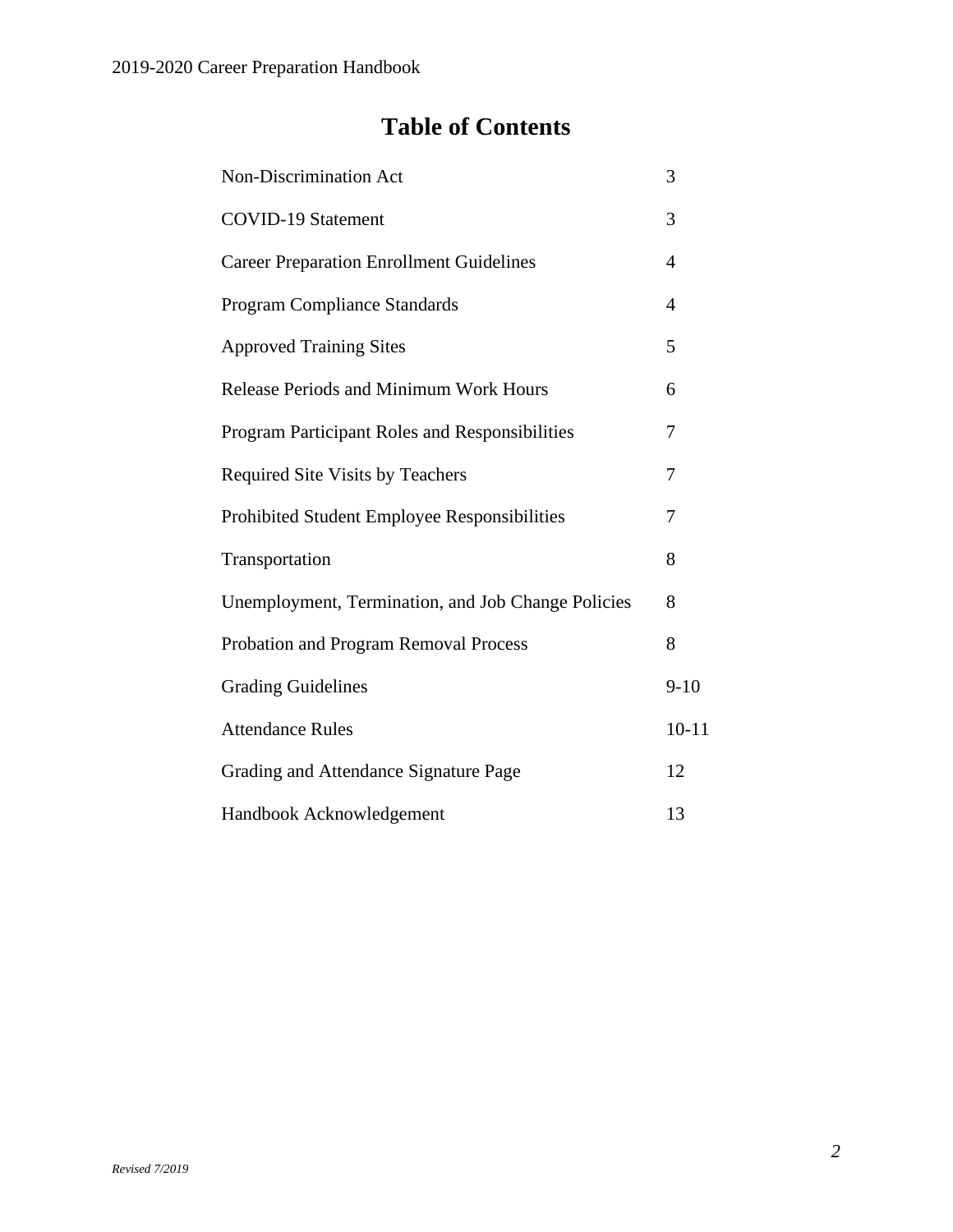## **Non-Discrimination Act**

*It is the policy of the Eagle Mountain-Saginaw ISD not to discriminate on the basis of race, color, national origin, gender, or handicap in its Career and Technology Education programs, services, or activities as required by Title VI of the Civil Rights Act of 1964, as amended; Title IX of the Education Amendments of 1972; and Section 504 of the Rehabilitation Act of 1973, as amended. Eagle Mountain-Saginaw ISD will take steps to assure the lack of English language skills will not be a barrier to admission and participation in all educational and Career and Technology Education programs.*

*Es norma de Eagle Mountain-Saginaw Independent School District no discriminar por motivos de raza, color, origen national, sexo o impedimento, en sus programas, servicios o activades vocacionales, tal como lo requieren el Título VI de la Ley de Derechos Civiles de 1964, según enmienda; el Título IX de las Enmiendas en la Educación, de 1972 , y la Sección 504 de la Ley de Rehabilitación de 1973, según enmienda. Eagle Mountain-Saginaw Independent School District tomará las medidas necesarias para asegurar que la falta de habilidad en el uso de la lengua inglés no sea un obstaculo para la adminsión y participación en todos los programas educativos y vocacionales.*

#### **COVID – 19 Statement**

Due to the evolving situation with COVID-19 and changing guidance from state education and health officials, this plan will be reviewed and updated as needed to reflect new requirements from the CDC, TEA, federal, state, and local agencies.

Students choosing to enroll in EMS ISD Career Preparation for the 2020 – 2021 school year may choose to participate in the classroom portion of the course through either In-Person Learning OR Remote Learning platforms.

All students enrolled in Career Preparation will be required to enroll in the companion Work-Release Course and meet the minimum work requirements mandated by the Texas Education Agency.

Details regarding specific work requirements can be found on page 6 of this handbook under *Release Periods and Minimum Work Hours.*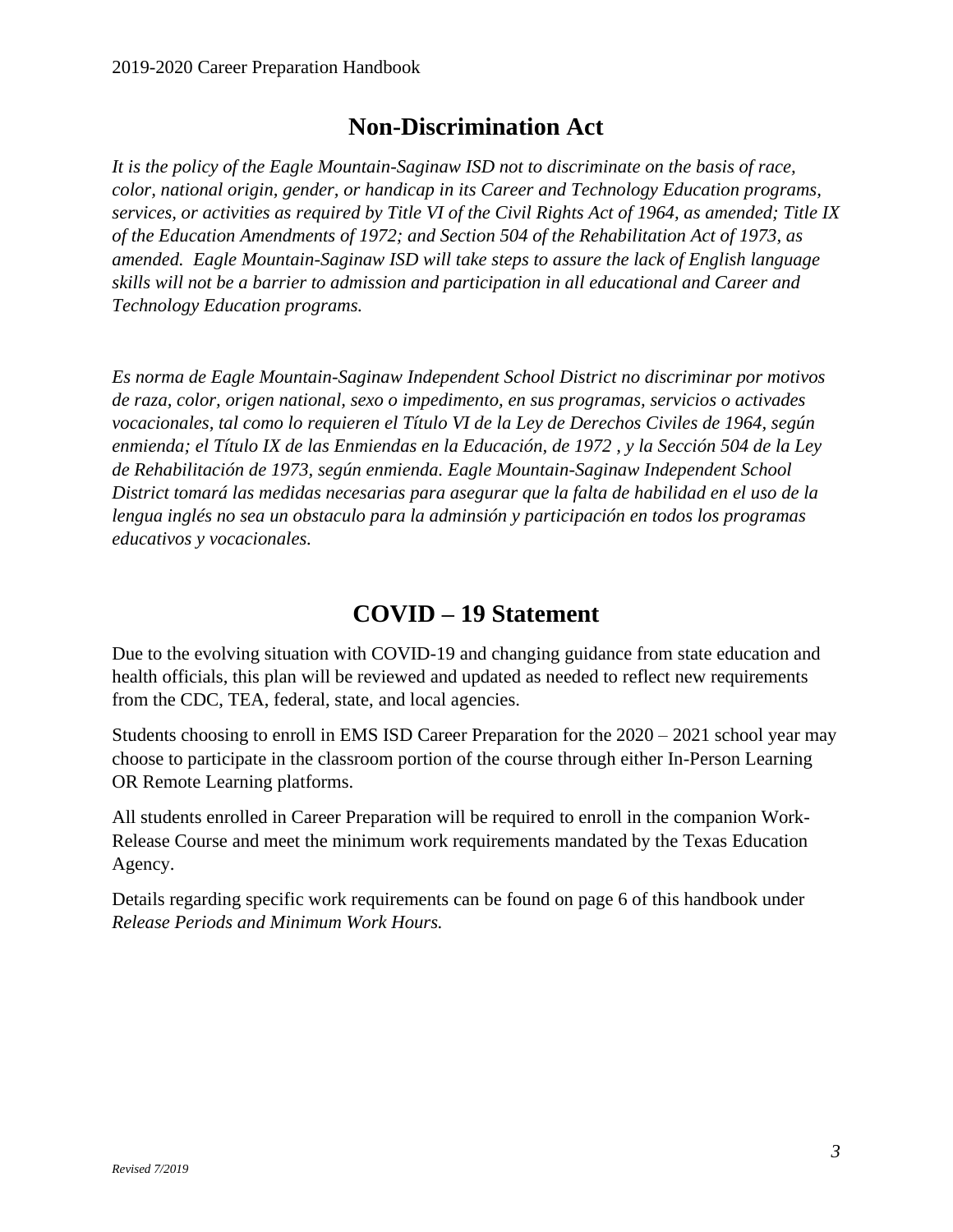#### **Career Preparation Enrollment Guidelines**

- 1. The Career Preparation course is for **paid** experience only. The training component (employment) must address all course standards and provide a variety of learning experiences that will give the student the broadest possible understanding of the business or industry.
- 2. Students must be enrolled in the Career Preparation class and receive a minimum of 1 release period to attend work.
- 3. The course will span the entire year; however, students may exit the course when extenuating circumstances require a change.
- 4. Students must be currently enrolled as a high school senior and hold valid work documentation, such as a Social Security card.
- 5. All Career Preparation students must have an approved on-the-job training site in order to receive credit for their work experience. (See Approved Training Site, pg. 5)

## **Program Compliance Standards**

Career Preparation is a Work-Based Learning Program regulated by state and federal agencies. All students enrolled in the program must meet the following compliance standards for the duration of the course.

- 1. Students must have an approved job on or before **Thursday, August 27, 2020,** and must remain employed until the end of the school year. Any student that remains unemployed as of **Thursday, August 27, 2020** will be removed from the program no later than **Wednesday, September 2, 2020**.
- 2. New to district students will be provided 10 days from the date of enrollment to secure employment with an approved training site.
- 3. All students must meet the minimum work hour requirements in accordance with their assigned credit hours earned for the course. (See Release Periods and Minimum Work Hours, pg. 6)
- 4. Career Preparation teachers and students must maintain accurate records verifying student employment, hours worked, and work-site visitation including: Training Plan Agreement, Pay-Stubs, Work Schedules, and Mileage Reports. (See Required Site-Visits by Teachers, pg. 7)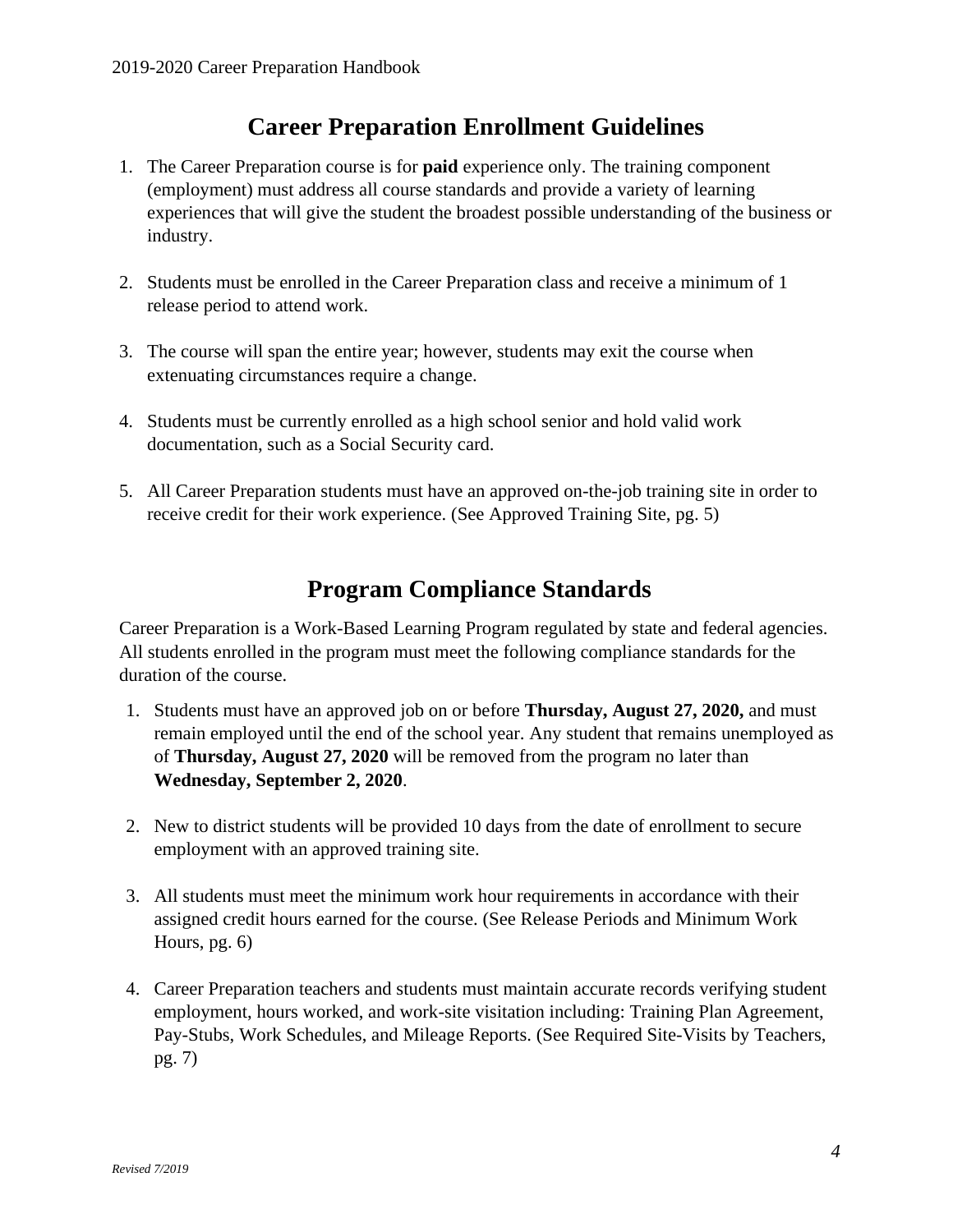## **Approved Training Sites**

The EMS ISD School Board determines the approval guidelines for training sites in all workbased learning programs, including Career Preparation. An approved training site must meet the following guidelines:

1. Training site approval will be based upon TEA Occupational Guidelines; number of work hours available Monday through Friday, based on operating hours; location of business; job duties and teacher approval

#### **2. All training sites must be located within a 12-mile radius of the EMS ISD Central Office, located at 1200 Old Decatur Road, Fort Worth, TX 76179**

- 3. Have a supervisor on duty and on location at all times a. Students may not act as their own supervisor or be self-employed
- 4. Students may not work for an employer as "contracted-labor", in which federal income taxes and security holdings are not withheld
- 5. Be operated from a formal location (brick and mortar storefront), that is not a residence
- 6. The employer must have a business phone line by which the student can be contacted at all times
- 7. The business must have a registered name and tax ID number
- 8. The training site must provide security clearance to the Career Preparation teacher to conduct periodic site-visits, if required
- 9. Provide an official paycheck stub and official signed documentation of verified work hours
- 10. Collaborate with the Career Preparation teacher to prepare the official Training Plan Agreement (TPA) for the employed student
- 11. Use the TPA to provide on-the-job training aligned with course standards and occupationally specific skills
- 12. Agree to complete and return the Employer Evaluation form on the student for every grading period
- 13. Meet with the Career Preparation teacher at least once every six weeks for the duration of the school year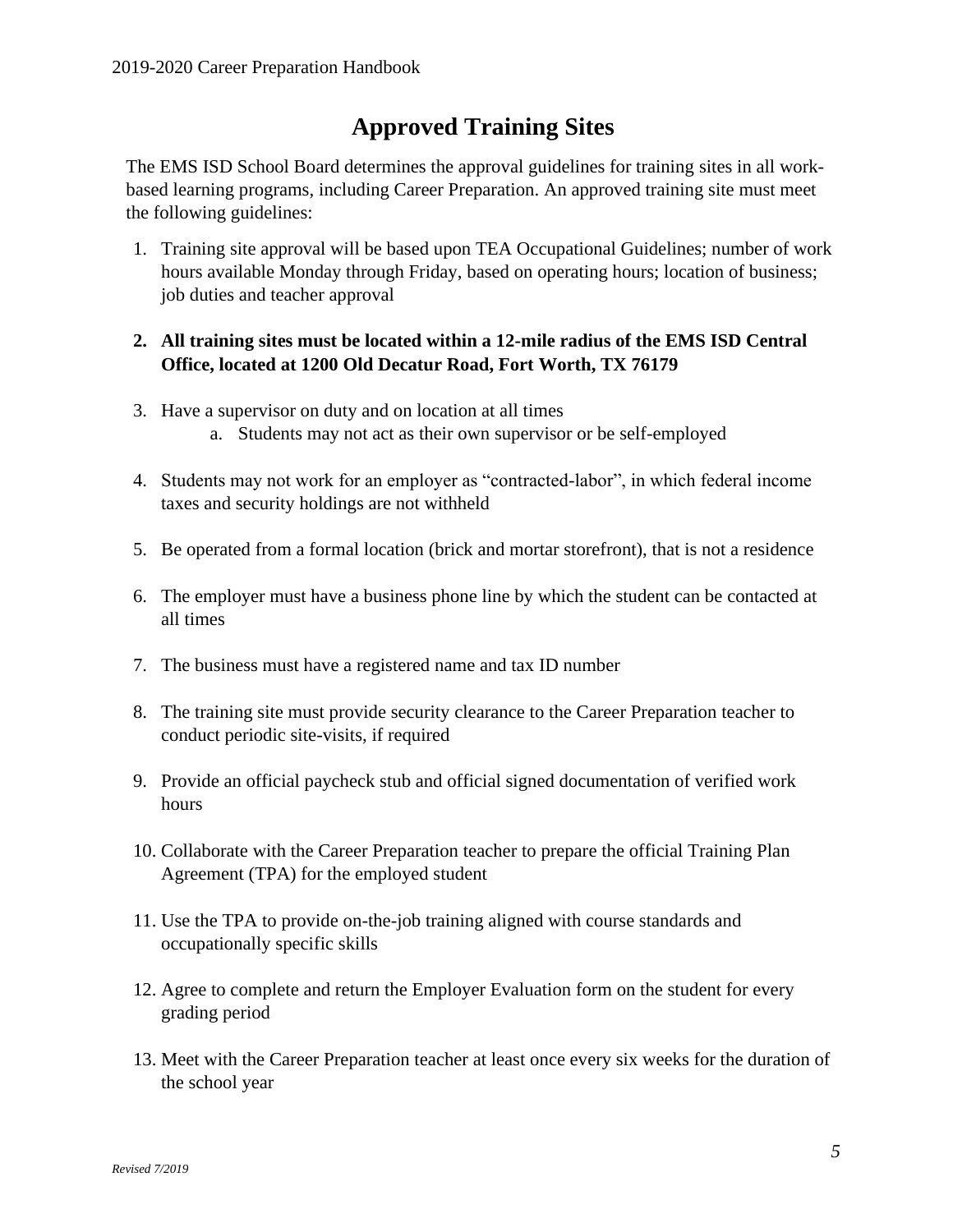14. Must not promote inappropriate or suggestive materials such as: suggestive clothing, bar, behind a bar and/or club, distribution of illegal substances or materials

#### **Release Periods and Minimum Work Hours**

All students enrolled in Career Preparation that have verified employment with an approved training site employer will receive early release periods based on the following guidelines:

#### **One-Release Period**

- 1. Students with one release work period are required to work an average of 10 hours per week, a minimum of 180 hours per semester, with the hours received Monday through Friday on days that school is in session.
- 2. School holidays, including staff development days and student holidays, may not be counted towards the minimum hours required.
- 3. Actual hours worked will be reflected on the student's grade. (See Grading Guidelines, pg. 9-10) Hours will be verified by an official paycheck stub.

#### **Two-Release Periods**

- 1. Students with two release work periods are required to work an average of 15 hours per week, a minimum of 270 hours per semester. Ten (10) of the 15 hours should be worked Monday through Friday on days that school is in session. The additional five (5) hours may be worked on Saturday or Sunday.
- 2. School holidays, including staff development days and student holidays, may not be counted towards the minimum hours required.
- 3. Actual hours worked will be reflected on the student's grade. (See Grading Guidelines, pg. 9-10) Hours will be verified by an official paycheck stub.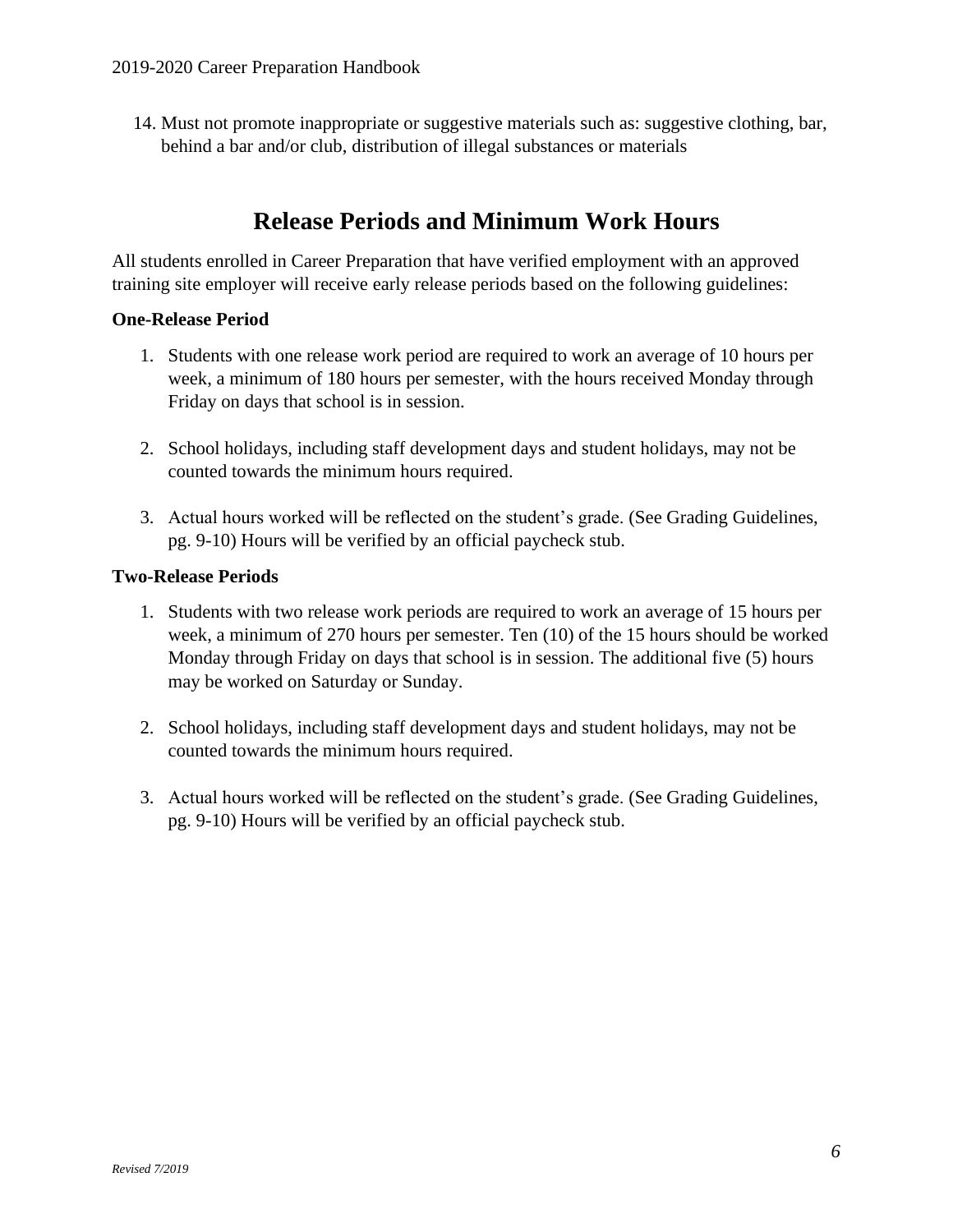#### **Program Participant Roles and Responsibilities**

*Career Preparation Teacher* – coordinates the work-based learning program of study with the assistance of the training site supervisor. Evaluates student performance during classroom instruction, as well as on the job-site. Verifies student employment and compliance with program policies. Serves an advocate for student employees as needed.

*Career Preparation Student* – attends daily classroom instruction on a regular basis, actively participates in classroom instructional activities, secures and maintains employment with an approved training site, demonstrates employability skills through work experience at the training site, documents and reflects on experiences in alignment with course goals, and maintains accurate records to ensure compliance with program standards.

*Training Site Supervisor* – collaborate with the Career Preparation teacher to develop the official Training Plan Agreement, provide the student/employee with training opportunities aligned with program and industry standards and goals, evaluates student/employee performance a minimum of six (6) times throughout the duration of the school year, meets (face-to-face) with the Career Preparation teacher a minimum of six (6) times throughout the duration of the school year to discuss performance of the student/employee and/or concerns.

## **Required Site-Visits by Teachers**

A teacher assigned to teach courses involving work-based learning experiences, both paid and unpaid must visit each student training site at least six times each school year. Regardless of the length of a grading period, at least one training site visit must be conducted during each grading period to earn contact hours for that reporting period. *(SAAH, 5.7.5)*

## **Prohibited Student Employee Responsibilities**

Training sites may NOT require student employees enrolled in the Career Preparation program to fulfill any of the following job responsibilities in accordance with EMS ISD board policy:

- 1. Students may **NOT** work for an employer in which a parent or relative is the direct supervisor.
- 2. Students may not be employed at a training site where their job requires delivery, driving a vehicle off the premises, or the majority of the employee's time is spent off site from the main location. **This is a violation of State and Federal law and Eagle Mountain-Saginaw ISD policy.**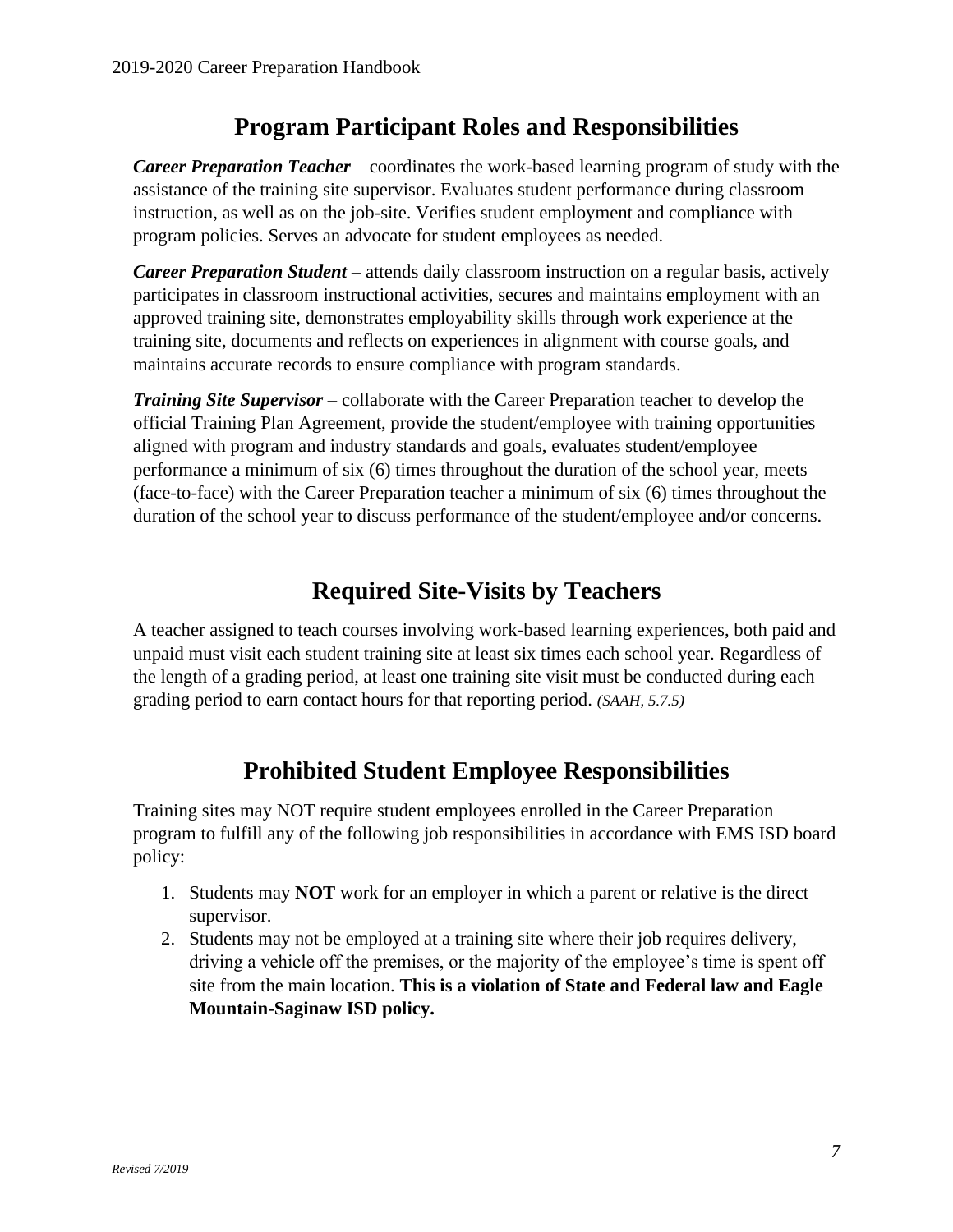## **Transportation**

Students must have their own reliable transportation to and from their job-sites. Students must contact the Career Preparation teacher immediately with any issues concerning transportation to their job-site.

#### **Unemployment, Termination, and Job Change Policies**

#### *Career Preparation students MUST notify their Career Preparation teacher whenever a change in employment status occurs, regardless of the reason.*

- 1. Any student who resigns (quits) their job without proper notification/approval, or who is terminated from their training site, anytime during the course will receive a grade of 50 for the corresponding six weeks grading period.
- 2. Students who resign or are terminated from their training site will have 10 school calendars from the last day of employment to secure a new position.
- 3. Students must use all release periods to actively look for employment, with a minimum of 15 different employer contacts per week (45 maximum total) until employment is secured.
- 4. Failure to secure an approved training site on the  $10<sup>th</sup>$  day will result in removal from the program and loss of release periods.
- 5. Students who fail to notify their Career Preparation teacher immediately after resigning/termination from the training site will result in an employer evaluation grade of a zero (0) for that six weeks and removal from the Career Preparation program at the end of the semester contingent on reason for termination. Students will remain in the Career Preparation class until the end of the semester and will NOT receive credit for the class. Release periods will be filled with high school courses.
- 6. Upon termination from a training site, the Career Preparation teacher will contact the employer to review the circumstances of dismissal with the former employer.
- 7. Any student who has been terminated twice during the same semester will receive a 50 for the semester and will be removed from the Career Preparation program at semester end. Students who are terminated due to theft or illegal activity will receive an employer evaluation grade of a zero (0).
- 8. **Voluntary changes in employment must be discussed with the Career Preparation teacher, and approval given prior to resignation.**

# **Probation and Program Removal Process**

Probation is a tool used by Career Preparation teachers to help students meet and maintain the high expectations of academics and behavior. Time spent at the training site is instructional engaged time, in which the student remains under the auspice of the district. As a result, the expectations for student conduct and behavior of EMS ISD extend to time spent at the training site. Violation of district expectations while at work may result in disciplinary action, up to removal from the Career Preparation program.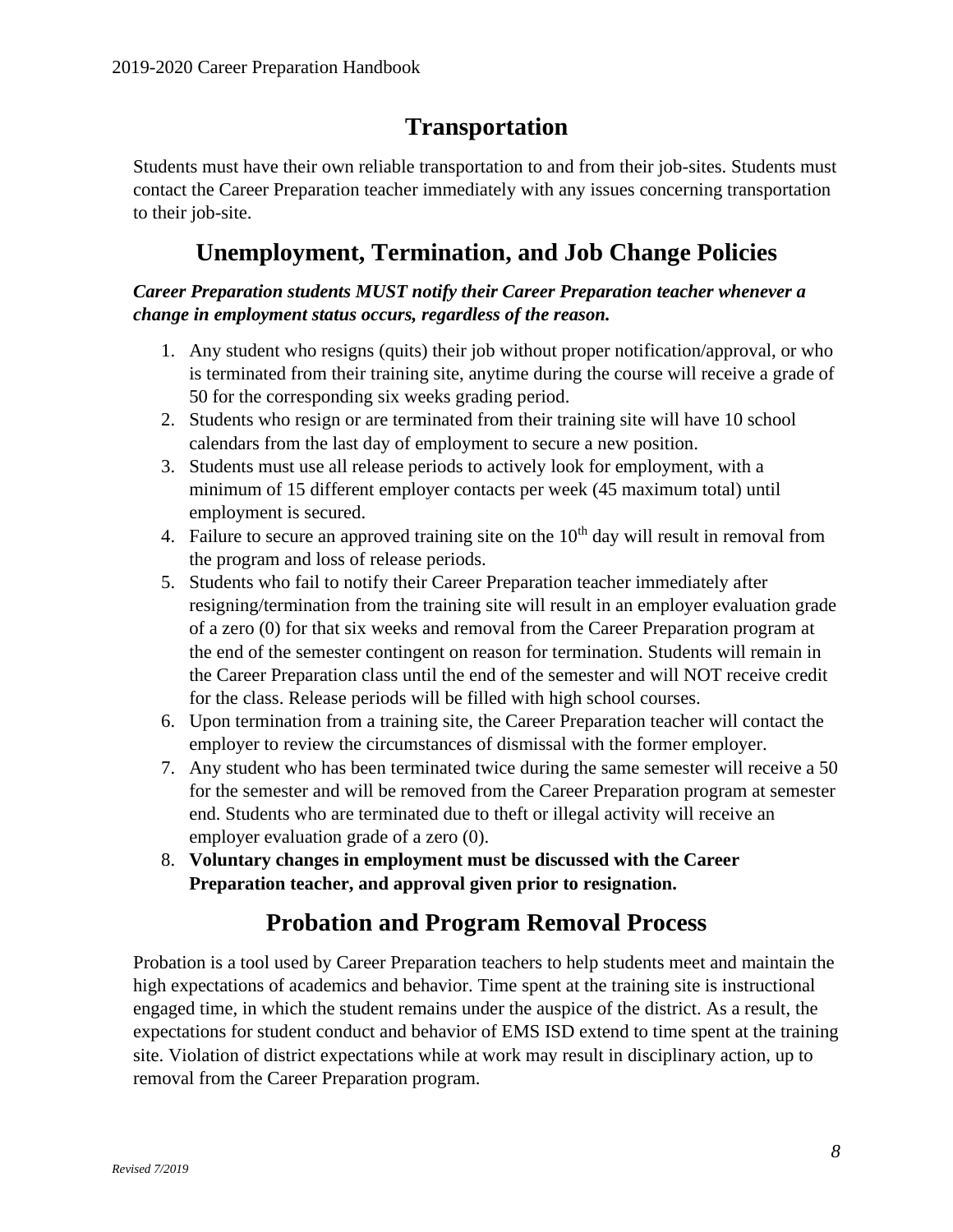In addition, students may be placed on probation for various reasons including, but not limited to: academics, behavior, and excessive absences. Probation steps are as follows:

- 1. **Pre-probation Meeting** the student and teacher will meet to discuss the situation; the student will formulate a plan to ensure his/her success. The student plan and meeting notes will be filed for review and parent will be contacted.
- 2. **Probation Meeting** the student, teacher, and an administrator (parents are notified and encouraged to attend) will meet to discuss the situation. The student will be placed on probation and required to revisit or form a plan for success. The student plan and meeting notes will be filed for review.
- 3. **Progress Meetings** the student and teacher will meet every three weeks to revisit the student's plan of action with the goal of student achievement and growth always paramount in the decision-making process. Probation may be lifted, if and when, the Career Preparation teacher feels the terms of the probation have been met consistently in the time frame agreed upon. If, at any time, the terms of the probation are broken, removal from the Career Preparation program will be considered. The student plan and meeting notes will be filed for review.

## **Grading Guidelines**

Assignments, classroom activities, and experiences at the training site will be used to evaluate mastery of course objectives as stated in the official Training Plan Agreement in alignment with the policies of the EMS ISD Grading and Reporting Handbook. The following guidelines will be used to assign grades for student work.

| 60% Major                               | 40% Minor                            |
|-----------------------------------------|--------------------------------------|
| <b>Tests</b>                            | Daily Class Assignments              |
| Projects                                | Weekly Job Report and Journal        |
| Verified Hours Worked (60/90 six weeks) | Documentation of Progress            |
| <b>Employer Evaluation</b>              | 3 Week Verified Hours Worked (30/45) |

Verified Hours Worked grades will be reflected at the 3-week progress report. Students will be given 2 grades per six weeks based on hours worked. Students with one release period must meet the 60 work hours per six weeks requirement. Students with two release periods must met the 90 work hours per six weeks requirement.

**Official Pay Check Stub** – Pay stubs are due every pay period. Career Preparation will verify pay periods at the beginning of the year.

**Employer Evaluation** – Due date will be provided on class calendar. It is the student's responsibility to return the evaluation by the date provided. If not returned by the date provided, the policies of the EMS ISD Grading and Reporting Handbook will be followed.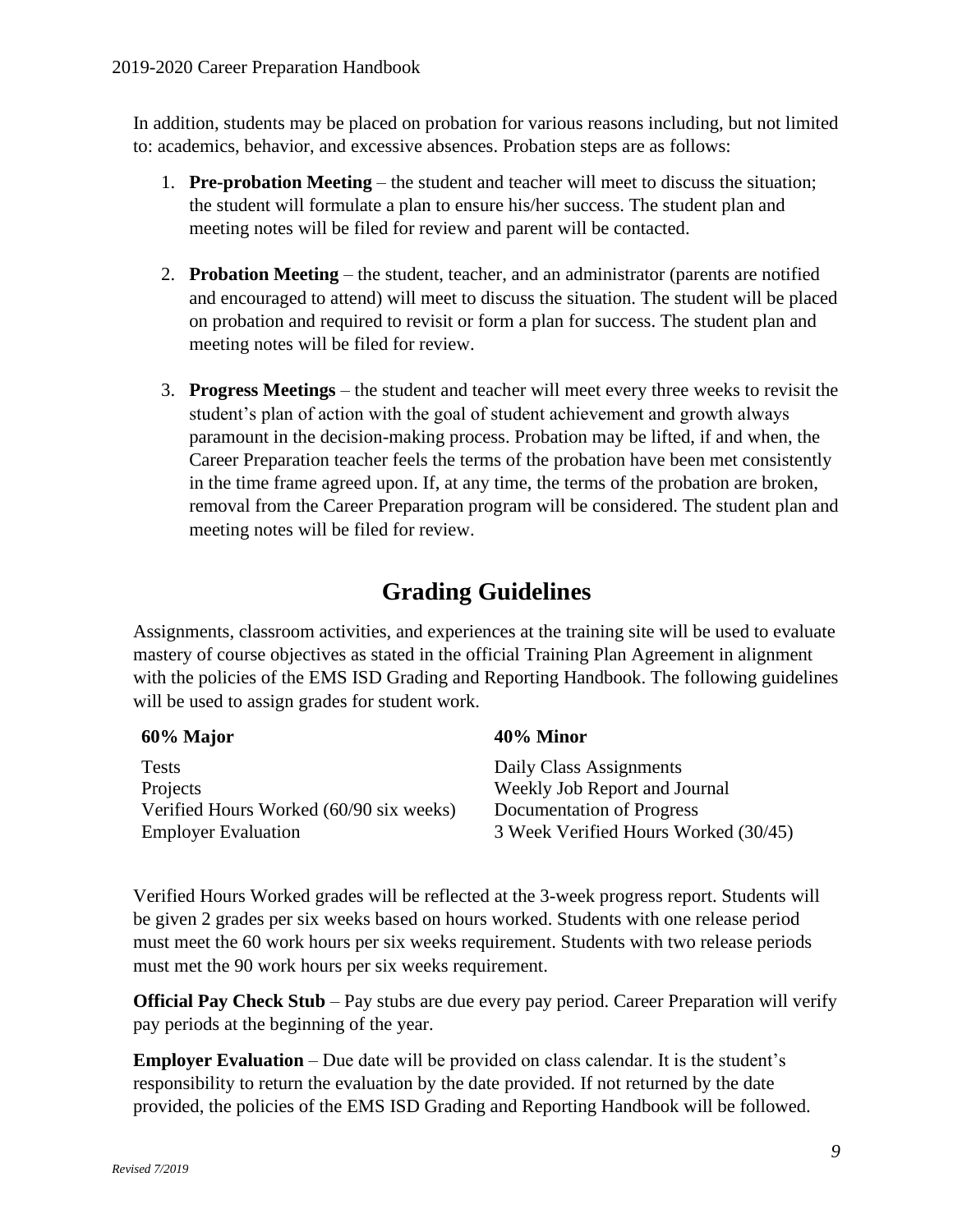#### **Career Preparation Binder**

Students are expected to keep accurate records of their experiences in class and at their training site. Documentation of experiences will be kept in either a hardcopy binder or digital binder.

Notebooks will be graded on the following elements:

**ADMIN** – Syllabus/Handbook Access/Teacher Contact Information

**REPORT** – Weekly Job Report, Pay Stubs, Schedules

**JOURNAL** – Weekly Journal Entries

**EMPLOYER** – Employer Evaluations/Training Plan/Verified Work Hours

**ASSIGNMENTS** – Class Work/Assignments/Projects

#### **Attendance Rules**

Regular attendance at school and work is essential for student success in the Career Preparation program. When illness prevents a student from attending school, then the student is also too sick to report to work. The following rules regarding attendance and participation in the Career Preparation program apply to all students.

1. Career Preparation Education students should attend classes every day. If a student must miss class due to illness or other emergency, they are required to **e-mail or call in sick to both their employer and Career Preparation teacher.** 

Reporting must be done no later than 8:30 a.m. on the day of the absence. Just as in a job situation, students will be expected to call in if absent or late when they will miss **any class** on a school day. Parents are required to call the attendance office.

- 2. Failing to call in or e-mail by 8:30 a.m. will result in a deduction of 40 points on the student's Weekly Job Report.
- 3. Unless approved in advance by the Career Preparation teacher, students who miss one or more classes on a school day will not be permitted to report to their training site (job) on that same day. If a student misses more than half of a school day and reports to work the same day, those hours will not be counted toward their 10 or 15 weekly hours.
- 4. Students will not be permitted to report to their training site in the event of In or Out of School Suspension.
- 5. If a student is assigned to In-School Suspension, they will relinquish the right to leave campus for a release period and remain on campus until the end of the regular school day.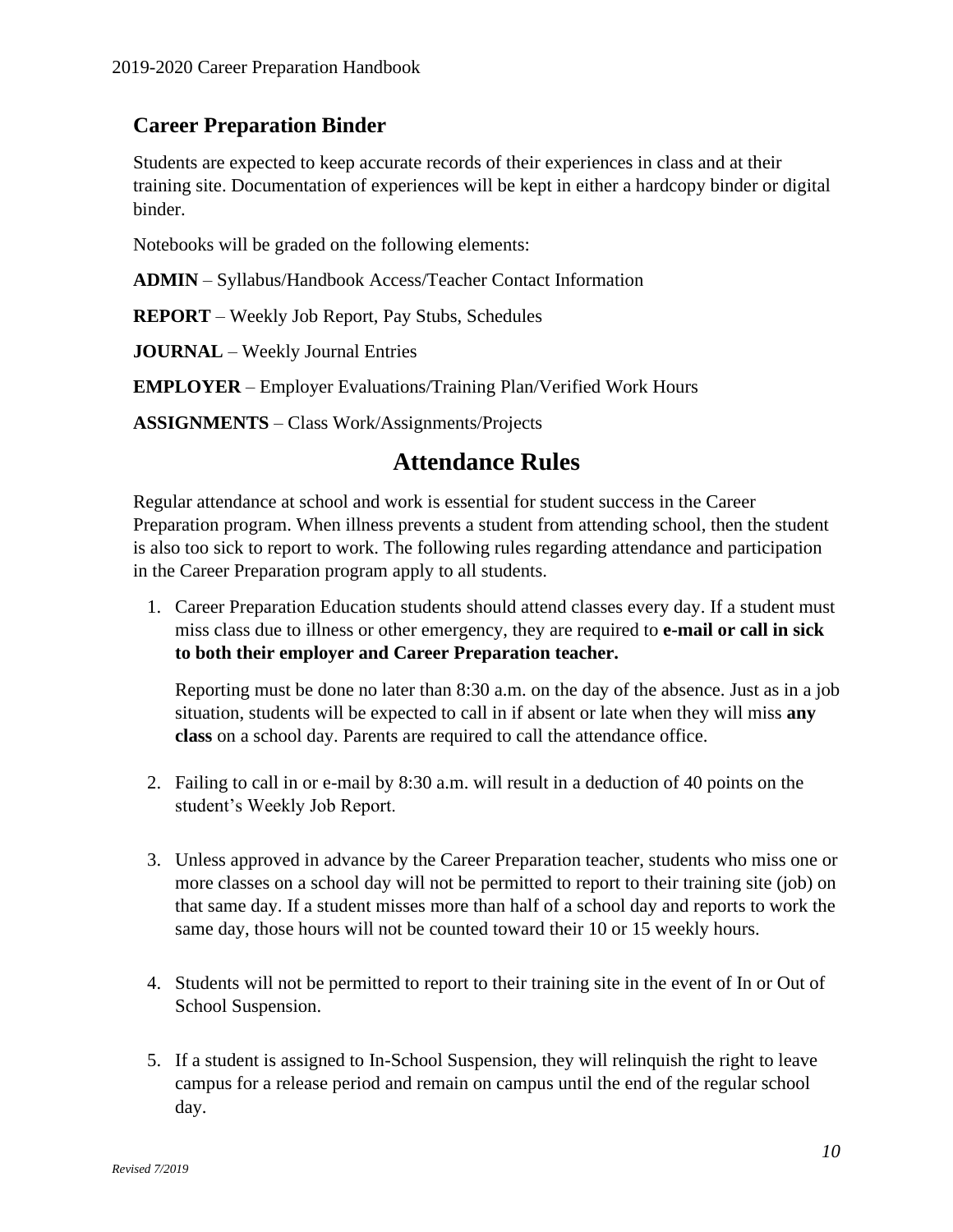- 6. It is the student's responsibility to inform the employer of an absence as a result of ISS assignment, **not the Parents, Siblings, or Friends.**
- 7. Due to the unique nature of the Career Preparation program, the Alternative Discipline Center (ADC) is unable to offer Career Preparation course work. Any Career Preparation student that is assigned to ADC will be dismissed from the Career Preparation program while at ADC. Upon completion of the student's ADC placement re-enrollment in the Career Preparation Program will be reviewed on a case by case basis.
- 8. If an absence is approved due to a scheduled appointment (doctor, dentist, court, etc.) a student is required to furnish documentation to their Career Preparation teacher as well as the attendance office.
- 9. Students can lose credit for excessive absences. The EMS ISD Attendance Policies will be followed.
- 10. Students are required to leave campus immediately after their last scheduled class period and to not remain on campus during release periods. Students will need to make arrangements to return to campus before/after school for tutorials or school sponsored events.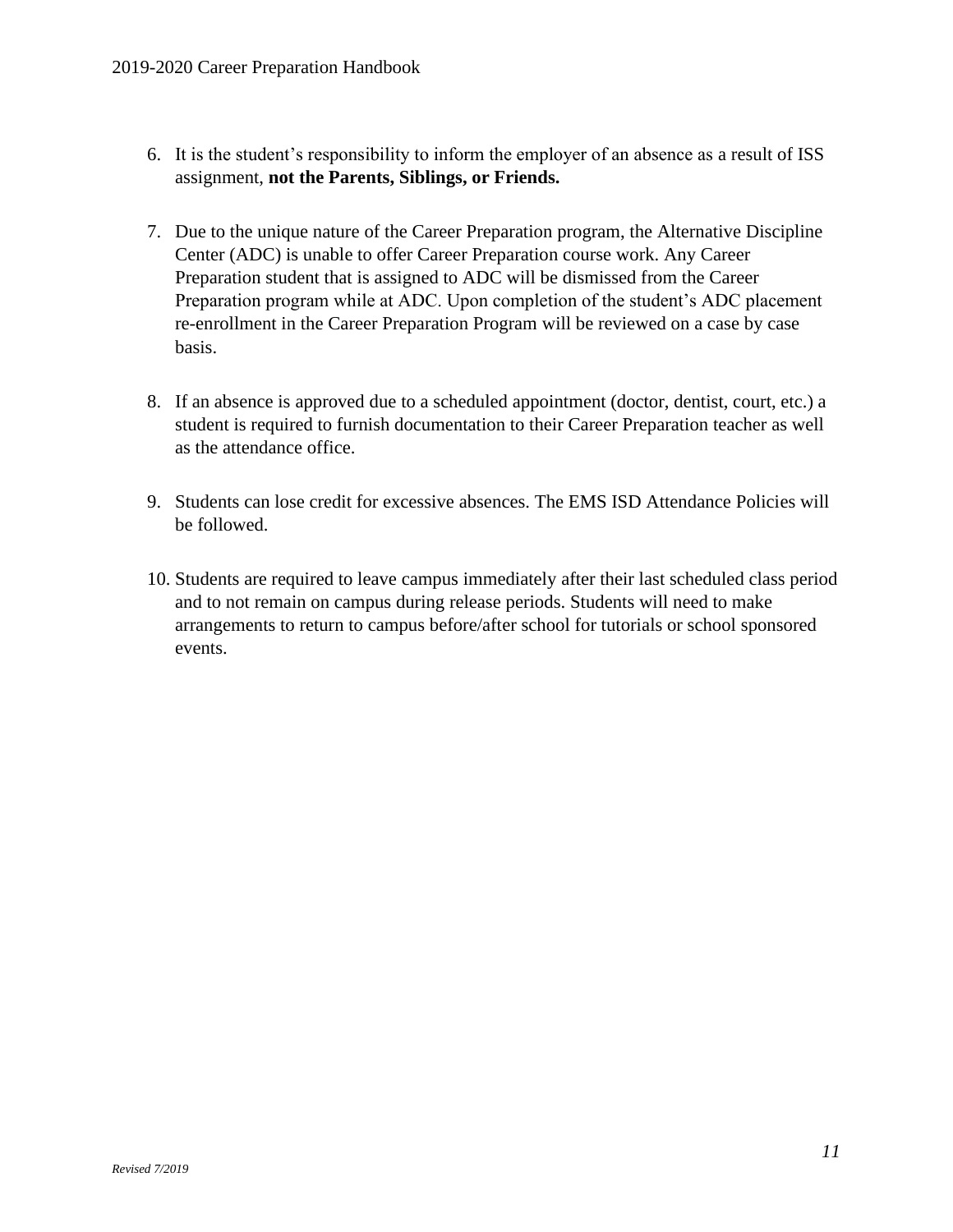Parent Name

understand my responsibility as a parent/guardian in supporting my student's participation in this course.

grading and attendance policies for the Career Preparation program. I have read, and understand, the grading policies and attendance rules for participation in the Career Preparation program. In addition, I accept responsibility for documenting experiences at the training site and following protocols for reporting attendance accurately.

Please sign and return by: \_\_\_\_\_\_\_\_\_\_\_\_\_\_\_\_\_\_\_\_\_\_\_\_\_\_\_\_\_

**Grading and Attendance Signature Page**

I \_\_\_\_\_\_\_\_\_\_\_\_\_\_\_\_\_\_\_\_\_\_\_\_\_\_\_\_\_\_\_\_\_\_\_\_\_\_\_\_\_\_\_\_\_\_ (print name) have received the

2019-2020 Career Preparation Handbook

I have read the grading and attendance policies for the Career Preparation program. I

\_\_\_\_\_\_\_\_\_\_\_\_\_\_\_\_\_\_\_\_\_\_\_\_\_\_\_\_\_\_\_\_\_\_\_\_\_\_\_

\_\_\_\_\_\_\_\_\_\_\_\_\_\_\_\_\_\_\_\_\_\_\_\_\_\_\_\_\_\_\_\_\_\_\_\_\_\_\_ \_\_\_\_\_\_\_\_\_\_\_\_\_\_\_\_\_ Parent Signature Date

*12*

\_\_\_\_\_\_\_\_\_\_\_\_\_\_\_\_\_\_\_\_\_\_\_\_\_\_\_\_\_\_\_\_\_\_\_\_\_\_\_ \_\_\_\_\_\_\_\_\_\_\_\_\_\_\_\_\_ Student Signature Date